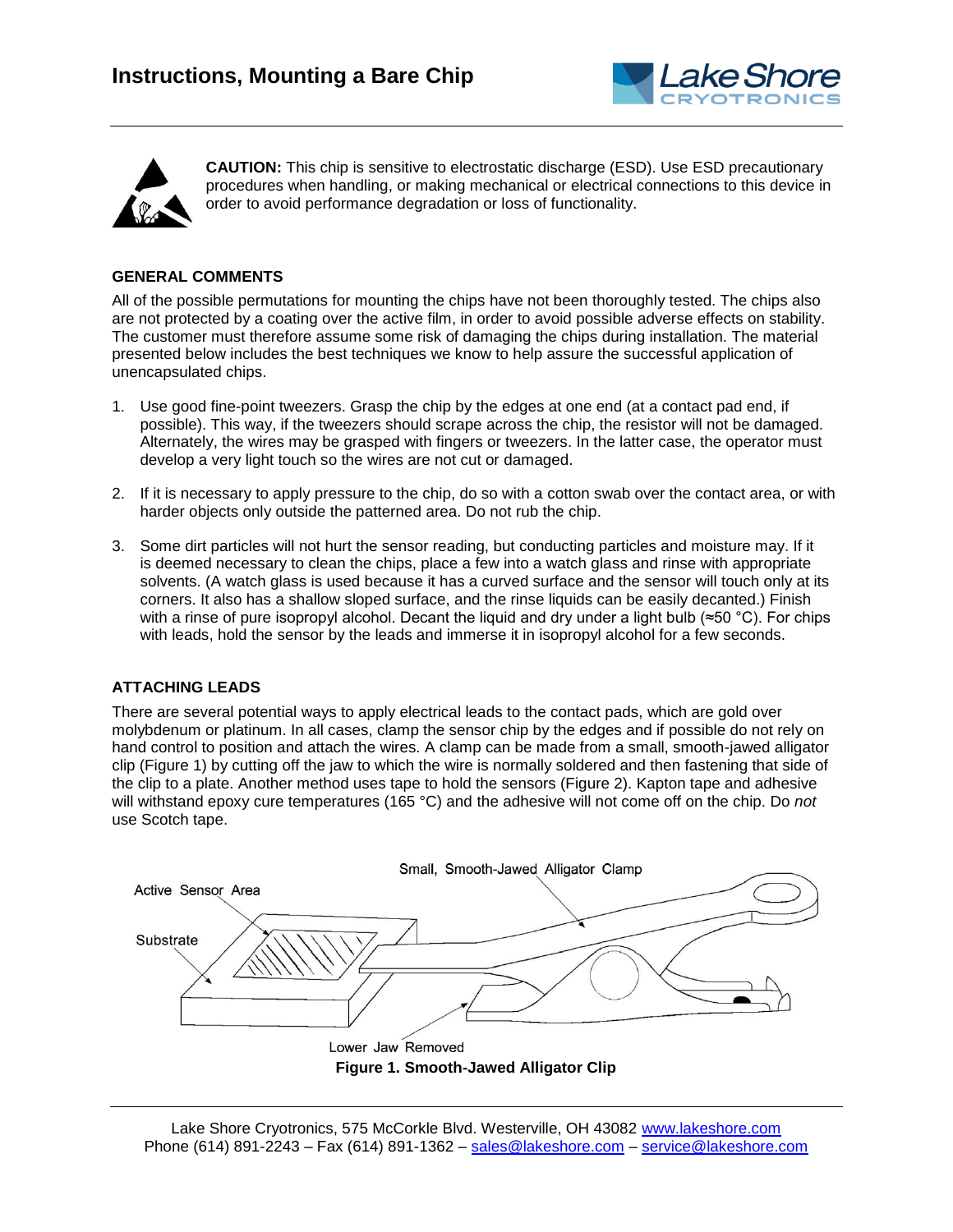

By far the best way to connect the chip is to use a standard ultrasonic lead bonder equipped to apply heat during the bonding operation. The bonding is clean, uses no flux, and can be done at or near room temperature. The ball attachment at the pad also provides a robust way of making a flying lead that can be attached at the other end later (50 µm diameter gold wire).

Another way is to use silver-loaded epoxy. Make sure the wire and the pads are clean. Use a flexible wire, 40 AWG or smaller, so undue stress will not be applied to the pads. Use a needle to apply small amounts of epoxy to the pads and on to the ceramic substrate as well. If the epoxy must be heated in order to cure, a temperature of up to 200 °C could be tolerated by the chip. This should be done before calibrating, however, since the calibration may shift a little (shift may amount to 0.05% of reading at temperatures above 50 K and 1% at 4.2 K and below).

The contact pads of our thin-film bare devices (diodes, RhFe, and Cernox) do not withstand soldering or welding. Soldering on thick-film ruthenium oxide can be accomplished using a minimum 99% pure Indium.

# **MOUNTING SENSOR CHIPS**

There are several means of attaching the chip to a substrate. Not enough data has been taken on these sensors to quantify whether strain-induced shifts in calibration can occur. Therefore, keep in mind that the greater the expansion difference between the sensor substrate, the bonding substance and the mating piece, the more likely a strain-induced shift in the calibration may occur. If the joint is stable, this shift probably will be reproducible, and an in-situ calibration may remove the uncertainty. The only substance we have found capable of removing stress during use is pure indium. This will only work with metalized substrates and in systems that can be heated if the joint is to be soldered.

If it is deemed advisable to use an indium solder joint for reasons of strain, and the mating piece cannot be soldered, a "buffer" layer of metalized BeO or sapphire can be used. Solder the chip to the buffer with In, and use Stycast 2850FT/catalyst 9 or equivalent epoxy to attach the buffer to the mating piece.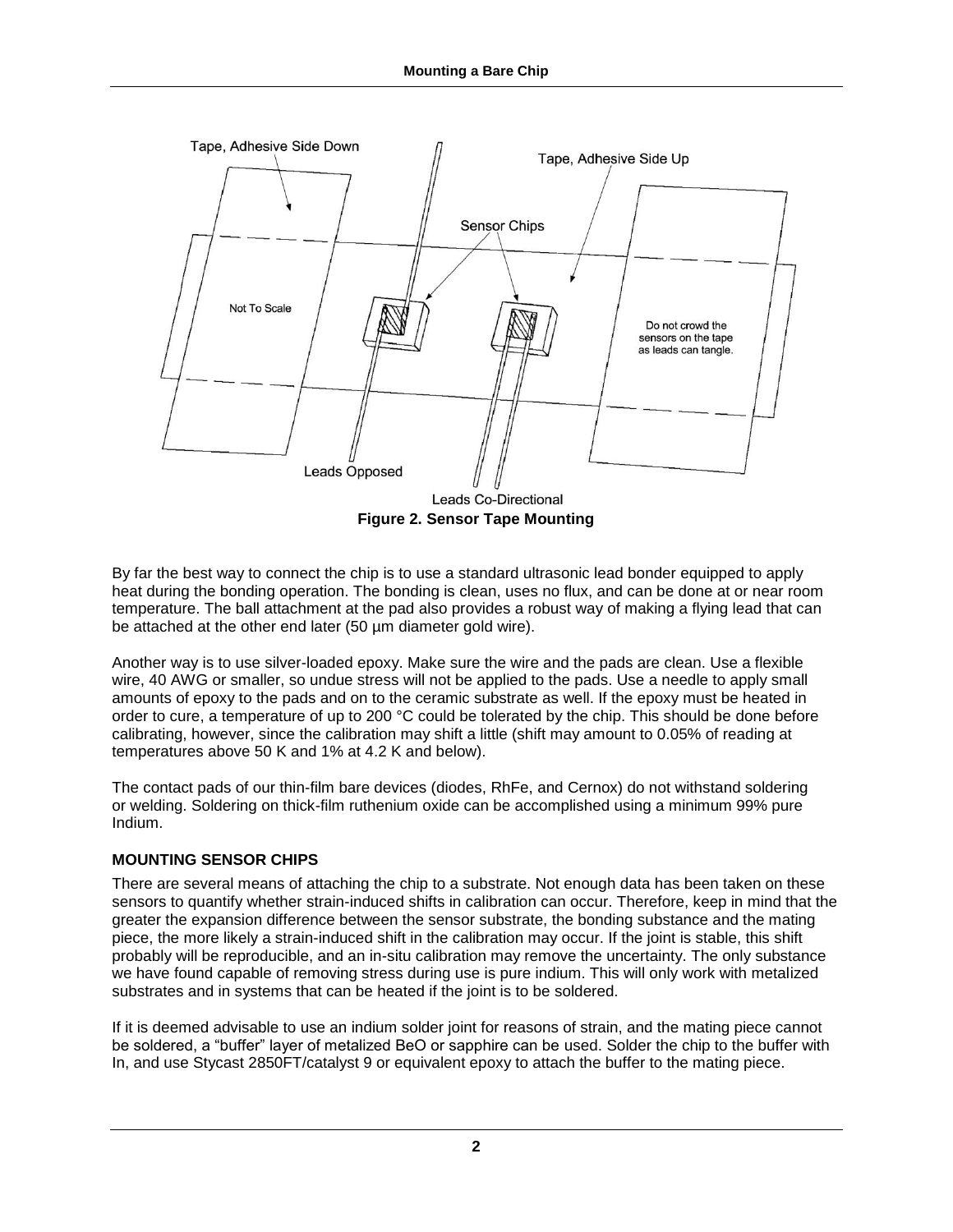Stycast 2850FT or another low expansion, non-conducting epoxy can be used for direct mounting as well. It is not known what would happen if epoxy were used to completely encapsulate the chip, so you will have to do your own experimenting.

If a greased mounting is desired (Apiezon N or equivalent), the sensor could be inserted into a hole lined with cigarette paper or tied to a greased surface with thread, with paper over it to avoid abrasion. The leads must be insulated with spaghetti, fiberglass sleeving, epoxy or other technique.

GE 7031 varnish is also a good mounting adhesive, and is more easily removed than epoxy. It can be soaked into cigarette paper for a more reliable insulating layer for the leads. The substrate of the sensor is already insulating.

# **ATTACHING CABLE WIRES TO THE SENSOR LEADS**

The lead wires on a chip sensor are necessarily small in diameter. 50 µm diameter gold wire has a break strength of about 25 g, and 62 µm (42 AWG) copper wire has a rated tensile strength of about 150 g, but the actual break strength is lower because the weak point is usually at the point of attachment or damage from handling (e.g., tweezer marks). The copper wire will only withstand two or three sharp 90 degree bends with a 10 g weight attached. The wire will also peel out of silver-loaded epoxy at a smaller force than the rated break strength. However, with reasonable care, loss from damaged leads will be negligible.

# **Soldering**

Both gold and copper wires will dissolve in In and Pb/Sn solders, but gold dissolves much faster. Gold can be successfully soldered by using a **temperature controlled iron set just above the solder's melting point**. The wire or other attachment point is tinned and the gold wire **stuck** into the solder as the iron is removed. If the gold alloys any length beyond the solder bead, the joint will be greatly weakened, but it is not difficult to repeatedly make successful joints.

Copper wire does not require the precautions above, but repeated soldering will gradually shorten the wire. Keep in mind that heat sinking may be necessary in some situations, but that the solder joints on the chip, if any, will usually be well heat sunk through the chip.

# **Attachment**

The two most important requirements are that the attachment points of the fine sensor wires should be **immobile** under all operating conditions, and the sensor leads should have some **slack** to take up contraction upon cooling. If the leads are connected to a cable, the cable should be attached so it cannot twist at the end. Four wire (Kelvin) cabling schemes down to the sensor leads are preferred for resistance sensors. The lower the resistance, the more necessary this becomes.

The following sequence is usually the best:

- 1. Fix the end of the wire or cable in place, with the ends pretinned.
- 2. Apply an insulating layer on the mounting surface if it is a conductor. The uninsulated sensor leads can be kept separate using small Teflon spaghetti or by making channels out of the cigarette paper, Kapton film, etc. used for the insulator. See Figure 3.
- 3. Mount the sensor as desired.
- 4. Adjust the sensor leads into contact with the proper cable wire, and solder the joint. It is best to do this by **pushing or training** the leads into place. See Figure 4. Grasping the wire while trying to solder it is inviting wire damage. It is unnecessary to twist the sensor leads around the cable wires. Slack can be built into the leads by using two pairs of tweezers to put an "S-curve" into the wire before soldering.